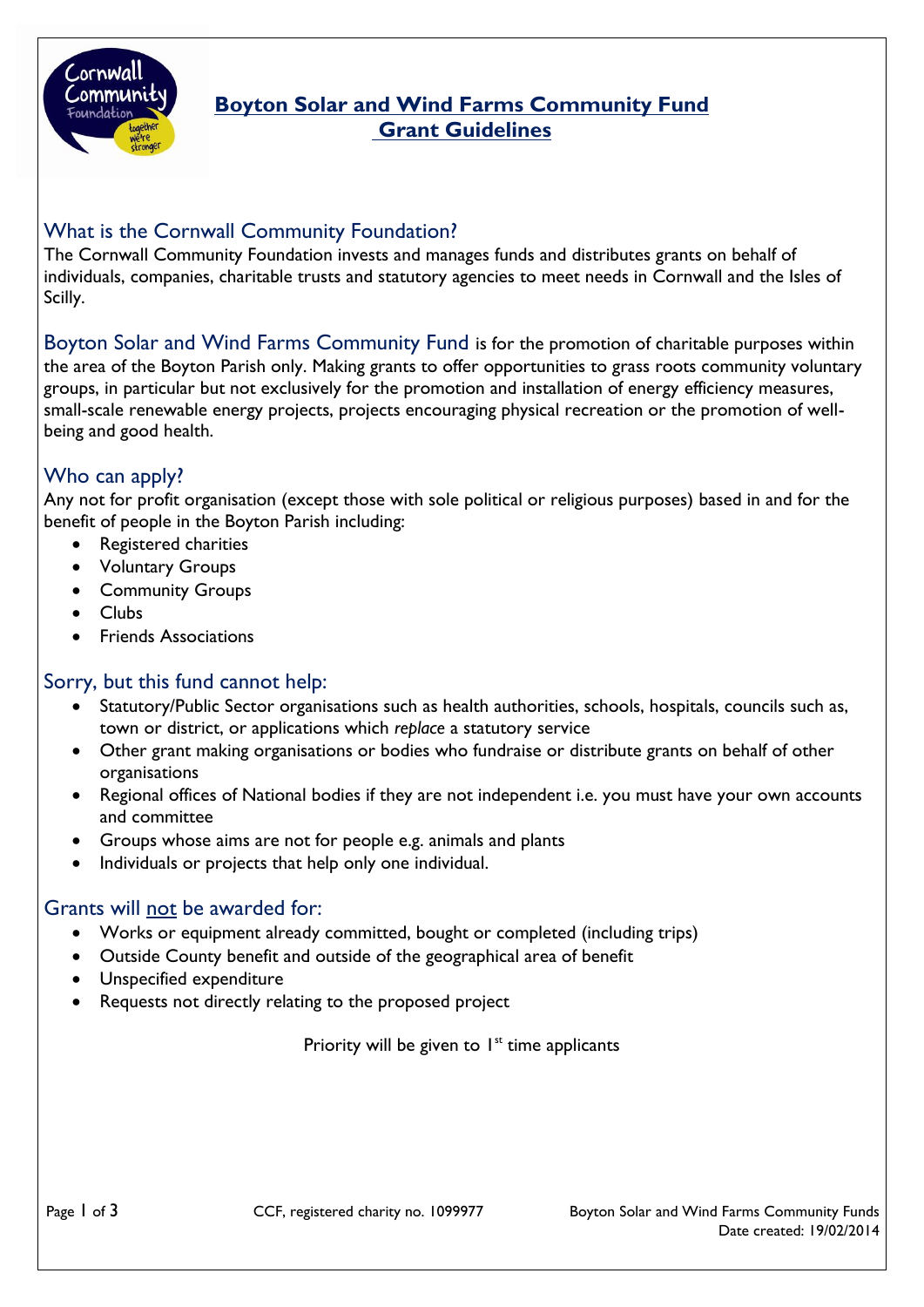### What are the criteria?

- Projects including an educational element or capacity-building will be looked upon favourably.
- Your project must be completed within one year of the grant offer unless agreed otherwise.
- You can apply for full cost recovery elements and core costs such as room rental and salaries.
- Any grant monies awarded must be spent and evidenced (by sending CCF a completed End of Grant Report with receipts).

# Examples of what can be funded (this list is not exhaustive):

- Community halls installing green energy sources or energy efficiency measures
- Supplies from locally sourced suppliers or the purchase of locally sourced goods
- Community and outside spaces to enhance the enjoyment of the environment, nature conservation or planting for the people of Boyton
- Pre-schools, After-school clubs and Schools (for non-statutory purposes) , especially those seeking to advance the education of participants within the field of sustainability and renewable energy

# How much can you apply for?

Grants range from £250.00 to £1,000.00 (higher awards can be made at the panel's discretion)

## When can you apply?

Panel meetings will occur twice annually. Please contact CCF for details of meeting dates and application deadlines. If you have internet access please click on 'Grants' at this website: [www.cornwallfoundation.com](http://www.cornwallfoundation.com/) for a list of dates.

## Making an application

You will need to complete an application form, available from our website or by telephoning CCF on 01566 779333. Your application will need to demonstrate:

- How your project fits the criteria
- Signed evidence your organisation is not for profit and has charitable purposes e.g. if you are a company limited by guarantee enclose copies of your Memorandum & Articles of Association, if a community group, your Constitution or Set of Rules
- One written signed suitable reference
- An enclosed copy of your latest accounts.

You will be asked to confirm you have:

- A suitable Health & Safety Policy or Risk Assessment for the project
- A suitable Child Protection/Safeguarding Children & Young People Policy if your project involves children, young people or venerable adults
- Your staff and volunteers have passed CRB checks if applicable

# Please *enclose* one signed, suitable, reference:

This should be from someone that knows the organisation and the project, but not directly related. If you cannot provide a written reference with your application please explain why, without a suitable written reference being enclosed, your application will not be viewed.